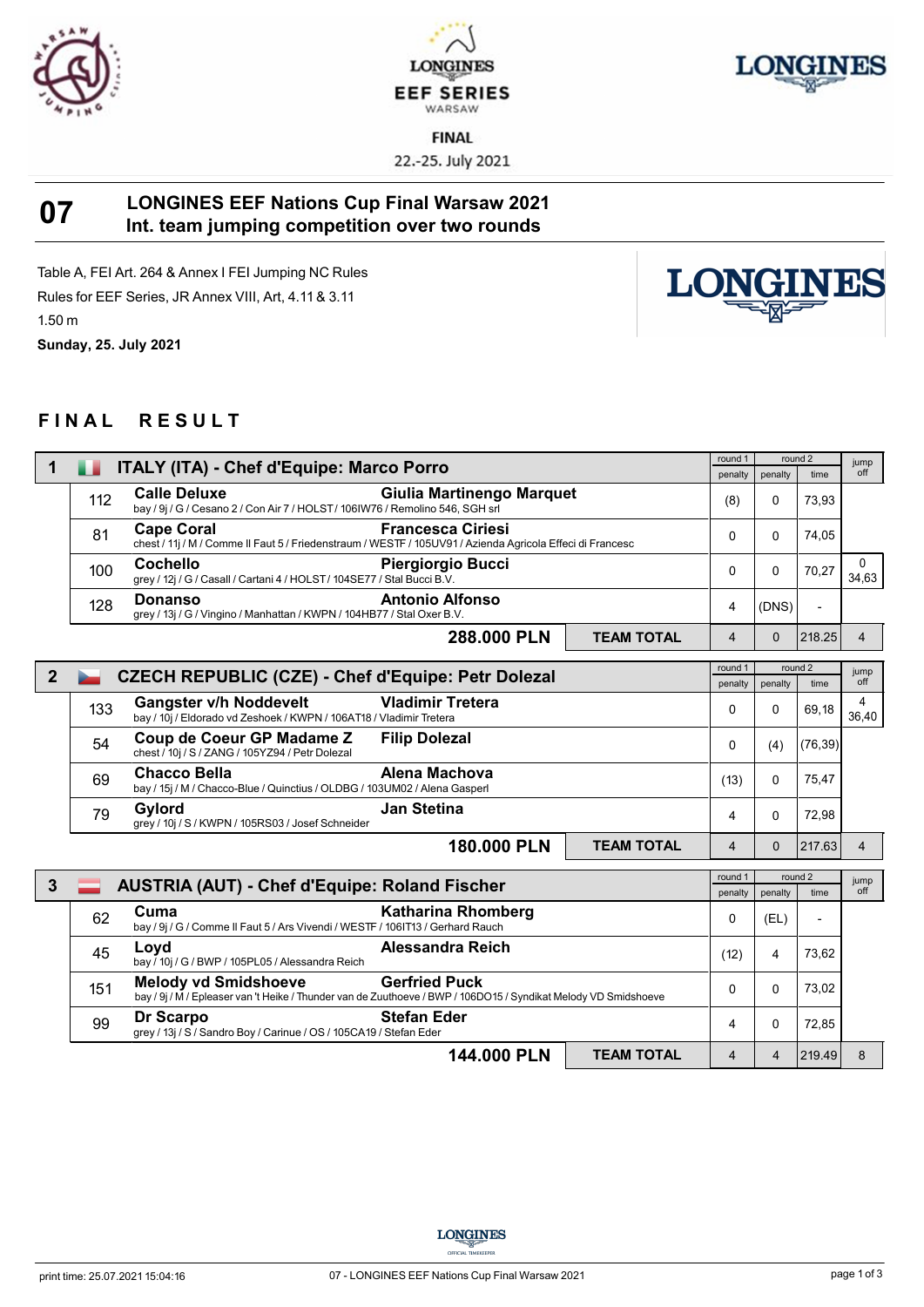

| <b>LONGINES</b>   |
|-------------------|
| <b>EEF SERIES</b> |
| ARSAW             |



**FINAL** 

22 .- 25. July 2021

| 4              |           | <b>IRELAND (IRL) - Chef d'Equipe: Michael Blake</b>                                                                                                                                               |                   | round 1<br>penalty | penalty      | round 2<br>time | jump<br>off |
|----------------|-----------|---------------------------------------------------------------------------------------------------------------------------------------------------------------------------------------------------|-------------------|--------------------|--------------|-----------------|-------------|
|                | 59        | Chilli B<br><b>Alexander Butler</b><br>grey / 14j / S / Berlin / Cardento / KWPN / 105GL88 / L.C.J. Berben                                                                                        |                   | 0                  | 0            | 75,15           |             |
|                | 6         | <b>ESI Toulouse</b><br><b>Ciaran Nallon</b><br>bay / 10j / S / SIEC Livello / Quasimodo van de Molendreef / ISH / 105JG90 / Cameron & Evelien Hanley                                              |                   | (EL)               | (EL)         |                 |             |
|                | 17        | <b>Eoin Gallagher</b><br><b>Faltic HB</b><br>bay / 11j / S / Baltic VDL / Concorde / KWPN / 104PI07 / Oakingham Stud                                                                              |                   | 4                  | 0            | 72,60           |             |
|                | 103       | <b>Foudre F</b><br><b>David Simpson</b><br>bay / 11j / G / Namelus R / Cavalier / KWPN / 104SS76 / Breen Equestrian & David Simpson                                                               |                   | $\Omega$           | 4            | 75,03           |             |
|                |           | 99.000 PLN                                                                                                                                                                                        | <b>TEAM TOTAL</b> | 4                  | 4            | 222.78          | 8           |
| $5\phantom{1}$ | $\bullet$ | SWITZERLAND (SUI) - Chef d'Equipe: Andreas Ott                                                                                                                                                    |                   | round 1            |              | round 2         | jump        |
|                |           |                                                                                                                                                                                                   |                   | penalty            | penalty      | time            | off         |
|                | 23        | Remix<br><b>Elin Ott</b><br>grey / 13j / M / Quidam de Revel / Come on / DWB / 104KM70 / René Décorvet                                                                                            |                   | 0                  | 4            | 69,20           |             |
|                | 106       | <b>Cornet MM</b><br><b>Alain Jufer</b><br>bay / 12j / G / Cornet Obolensky / Gralshueter / WESTF / 104SO41 / Marlis Mühlebach                                                                     |                   | 0                  | (4)          | (73, 85)        |             |
|                | 4         | <b>Balenciana K</b><br><b>Edouard Schmitz</b><br>chest / 12j / M / Balou du Rouet / Grosso Z / HANN / 104ZE43 / Florence Schmitz                                                                  |                   | 4                  | 4            | 73,31           |             |
|                | 135       | Quincassi<br><b>Niklaus Schurtenberger</b><br>bay / 10j / G / Quintero / Cassini I / HOLST / 105TF65 / Michaela & Sascha Rikart                                                                   |                   | (8)                | 0            | 73,09           |             |
|                |           | 63.000 PLN                                                                                                                                                                                        | <b>TEAM TOTAL</b> | $\overline{4}$     | 8            | 215.60          | 12          |
|                |           |                                                                                                                                                                                                   |                   |                    |              |                 |             |
| 6              |           |                                                                                                                                                                                                   |                   | round 1            |              | round 2         | jump        |
|                | 143       | SPAIN (ESP) - Chef d'Equipe: Carlos Lopez-Guesada<br><b>Jarlin de Torres</b><br><b>Manuel Fernandez Saro</b><br>bay / 10j / G / Jarnac / Calvaro F.C. / CDE / 105BF68 / Yeguada Cortijo de Torres |                   | penalty<br>4       | penalty<br>0 | time<br>74,16   | off         |
|                | 8         | Valentino de Hus Z<br><b>Santiago Nuñez Riva</b><br>bay / 11j / S / Vivaldi du Seigneur / Trophee du Rozel / ZANG / 104QB34 / Campos de Nembro S.L.                                               |                   | 4                  | (8)          | (72, 37)        |             |
|                | 92        | <b>Ucello Massuere</b><br><b>Alberto Marquez Galobardes</b><br>grey / 13j / S / Cassini II / Galoubet A / SEFR / 104MD70 / Urbatietar S.L.                                                        |                   | $\Omega$           | 0            | 73,92           |             |
|                | 111       | La Costa<br><b>Ismael Garcia Roque</b><br>chest / 10j / M / Gitano V Berkenbroeck / Calvino Z / BWP / 105MH22 / Eurohorse BVBA                                                                    |                   | (8)                | 4            | 74,04           |             |
|                |           | 45,000 PLN                                                                                                                                                                                        | <b>TEAM TOTAL</b> | 8                  | 4            | 222.12          | 12          |
| $\overline{7}$ | 52        | DENMARK (DEN) - Chef d'Equipe: Bo K. Møller                                                                                                                                                       |                   | round 1<br>penalty | penalty      | round 2<br>time | jump<br>off |
|                | 144       | Calvin<br><b>Lars Bak Andersen</b><br>bay / 10j / G / Castelan 3 / Colman / HOLST / 106PM83 / Stall Tjeert Rijkens                                                                                |                   | 8                  | 0            | 73,66           |             |
|                | 122       | <b>Rikke Haastrup</b><br><b>Nomanee</b><br>grey / 9j / S / Nonstop / Carthago Z / HOLST / 105RY83 / Lykkegaard 159 Aps                                                                            |                   | 4                  | $\mathbf{1}$ | 78,52           |             |
|                | 25        | Konstantin Deeken Künnemann<br><b>AK's Crowney</b><br>grey / 13j / S / Cartani / San Patrignano Cassini / HOLST/ 104SA88 / Konstantin D. Künnemann                                                |                   | 0                  | (4)          | (74, 34)        |             |
|                | 38        | Sören Pedersen<br>Chico Z<br>grey / 11j / M / Clinton 1 / Quantum / ZANG / 105FB59 / Jürgen Schmitz                                                                                               |                   | (9)                | 0            | 75,87           |             |